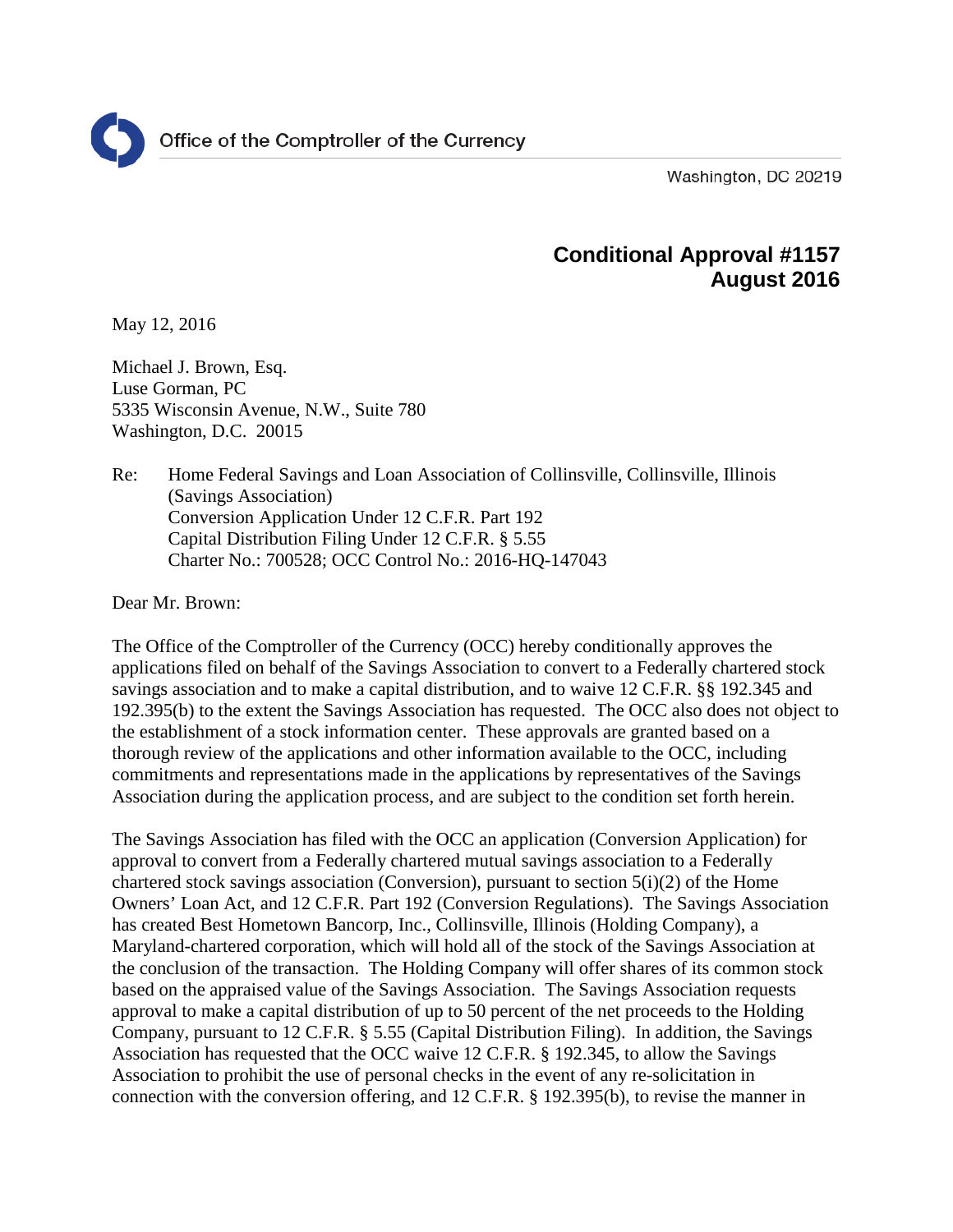Michael J. Brown, Esq. Re: Home Federal Savings and Loan Association of Collinsville OCC Control No.: 2016-HQ-147043

which offers may be filled in any syndicated offering. By letter of March 11, 2016, the Savings Association also requests non-objection to the establishment of a stock information center in its offices.

## **Conversion Application**

The Conversion Regulations provide that the OCC may approve an application for conversion only if: (i) the plan of conversion adopted by the savings association's board of directors complies with 12 C.F.R. Part 192; (ii) after the conversion, the savings association will meet its regulatory capital requirements; and (iii) the conversion will not result in a taxable reorganization of the association under the Internal Revenue Code (IRC). In addition, 12 C.F.R. § 192.200(c) provides that the OCC, in reviewing an application for conversion under 12 C.F.R. Part 192, will review a savings association's compliance with the Community Reinvestment Act (CRA) and will consider the extent to which the conversion will affect the convenience and needs of the community, and may deny or condition the application on the basis of this review. Furthermore, the Conversion Regulations provide that a plan of conversion shall contain no provision that the OCC shall determine to be inequitable; detrimental to the applicant, its savings account holders or other savings associations; or contrary to the public interest.<sup>[1](#page-1-0)</sup>

The OCC has considered the Savings Association's Plan of Conversion (Plan) and has concluded that the Plan contains the required provisions, and that the Plan is in accordance with the relevant regulatory requirements, with the exception of the provisions for which the Savings Association has requested a waiver, and provided the Savings Association complies with the condition set forth below, which is necessary in order to ensure the Savings Association complies with the post-approval requirements of the Conversion Regulations and to help ensure the safe and sound operation of the Savings Association following the conversion. In particular, we conclude that the purchase priorities in the subscription offering and the provisions related to stock benefit plans are consistent with the Conversion Regulations.

The Savings Association requests a waiver of 12 C.F.R. § 192.345 so that the Savings Association may prohibit payment by personal check in the event of any re-solicitation in connection with the offering. Subscribers will be permitted to make payments by means such as cash, withdrawal from a savings account, or withdrawal from a certificate of deposit or bank check. Because subscribers will have alternate means to make payments and because the waiver will facilitate the timely closing of the offering, we conclude that the waiver is equitable, not detrimental to the Savings Association, its account holders, or other savings associations, and is consistent with the public interest.

The Savings Association also requests a waiver of 12 C.F.R. § 192.395(b), regarding the allocation of shares in any syndicated offering. Section 192.395(b) provides that if an institution offers its conversion stock in a public offering, it must first fill orders for its stock up to a maximum of two percent of the conversion stock on a basis that will promote widespread

<span id="page-1-0"></span> $1 \quad 12 \text{ C.F.R. }$  \$ 192.130.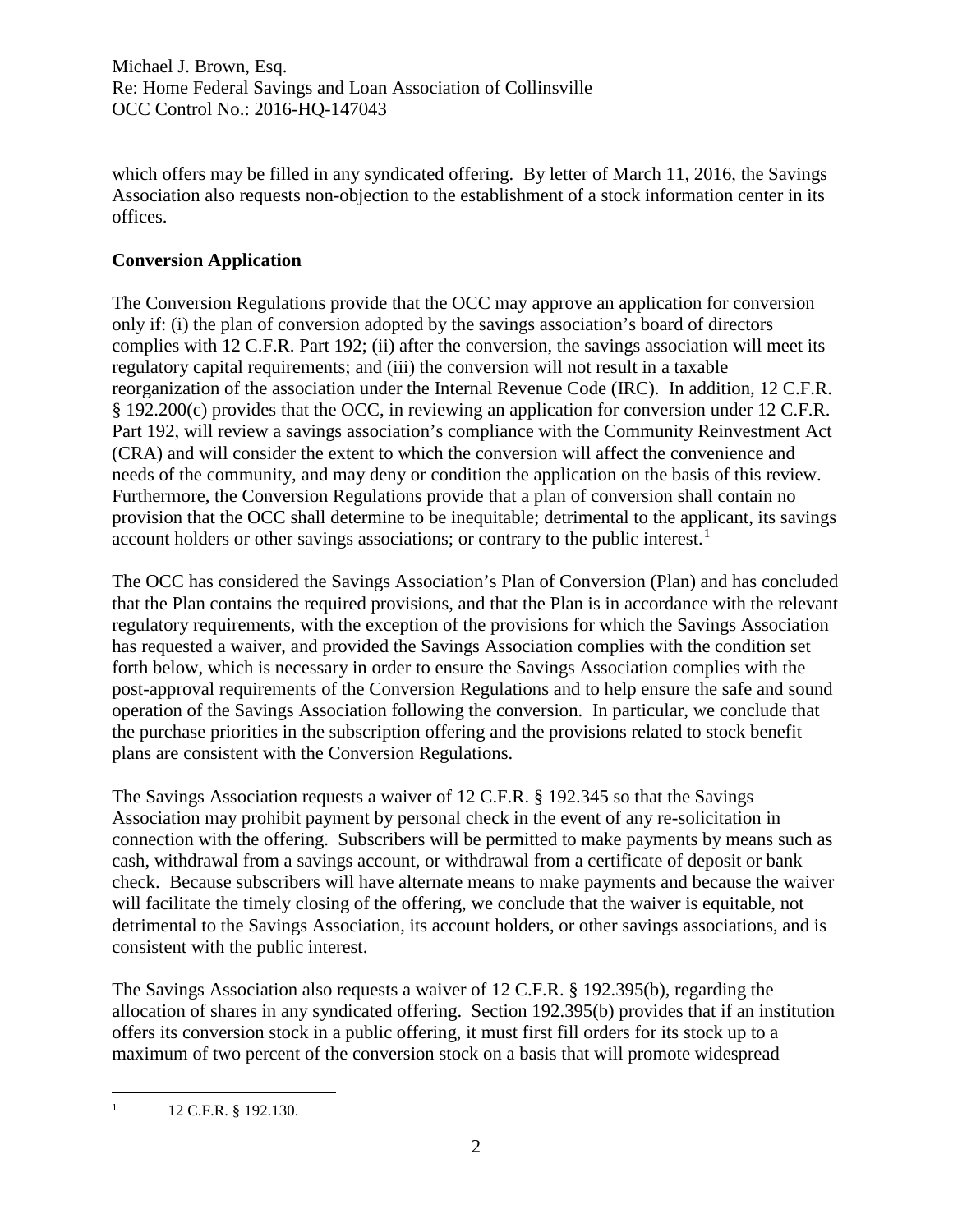distribution of stock, and that any remaining shares must be offered on an equal basis until all orders are filled. While the Savings Association intends to achieve a wide distribution of stock, sales to retail and institutional investors would be expected in a syndicated offering. Therefore, the Savings Association requests the waiver to allow flexibility for those types of orders if the offering reaches a syndicated offering in order to increase the likelihood that the offering will be successful. Because the waiver will facilitate completion of the offering and because it does not adversely affect eligible account holders or supplemental eligible account holders, we conclude that the waiver is equitable, not detrimental to the Savings Association, its account holders, or other savings associations, and is consistent with the public interest.

With respect to the remaining approval criteria, the Conversion would not cause the Savings Association, which is currently well capitalized, to fail to meet its regulatory capital requirements, and the Conversion will not result in a taxable reorganization of the Savings Association under the IRC.

Based on the Savings Association's CRA rating of "Satisfactory," and the business plan, the OCC concludes that the Conversion Application meets the convenience and needs requirement set forth at 12 C.F.R. § 192.200(c).

The Conversion Regulations provide that a plan of conversion shall contain no provision that OCC determines to be inequitable or detrimental to the applicant, its savings account holders or other savings associations or to be contrary to the public interest. The condition set forth below helps ensure the fairness of the conversion and helps ensure that the transaction is consistent with the public interest. We conclude that approval, as granted herein, is consistent with this standard.

## **Capital Distribution**

The Savings Association has requested OCC approval, pursuant to 12 C.F.R. § 5.55, to make a capital distribution to the Holding Company of between \$3.73 million at the minimum and \$4.55 million at the maximum and the super-maximum of the offering range. The OCC's regulations provide that a capital distribution application may be denied if, generally, the proposed capital distribution would: (i) cause the institution to become undercapitalized; (ii) raise safety and soundness concerns; or (iii) violate any statute, regulation, agreement with the OCC or condition of approval.<sup>[2](#page-2-0)</sup> The OCC does not object to the capital distribution. The proposed distribution does not raise safety and soundness concerns, it will not violate any prohibition contained in law, agreement with the OCC, or condition of approval, and the resulting institution, the Savings Association, will remain "well capitalized" after the distribution. Accordingly, the OCC concludes that the Savings Association's capital distribution is consistent with approval.

<span id="page-2-0"></span><sup>&</sup>lt;sup>2</sup> 12 C.F.R. § 5.55(h).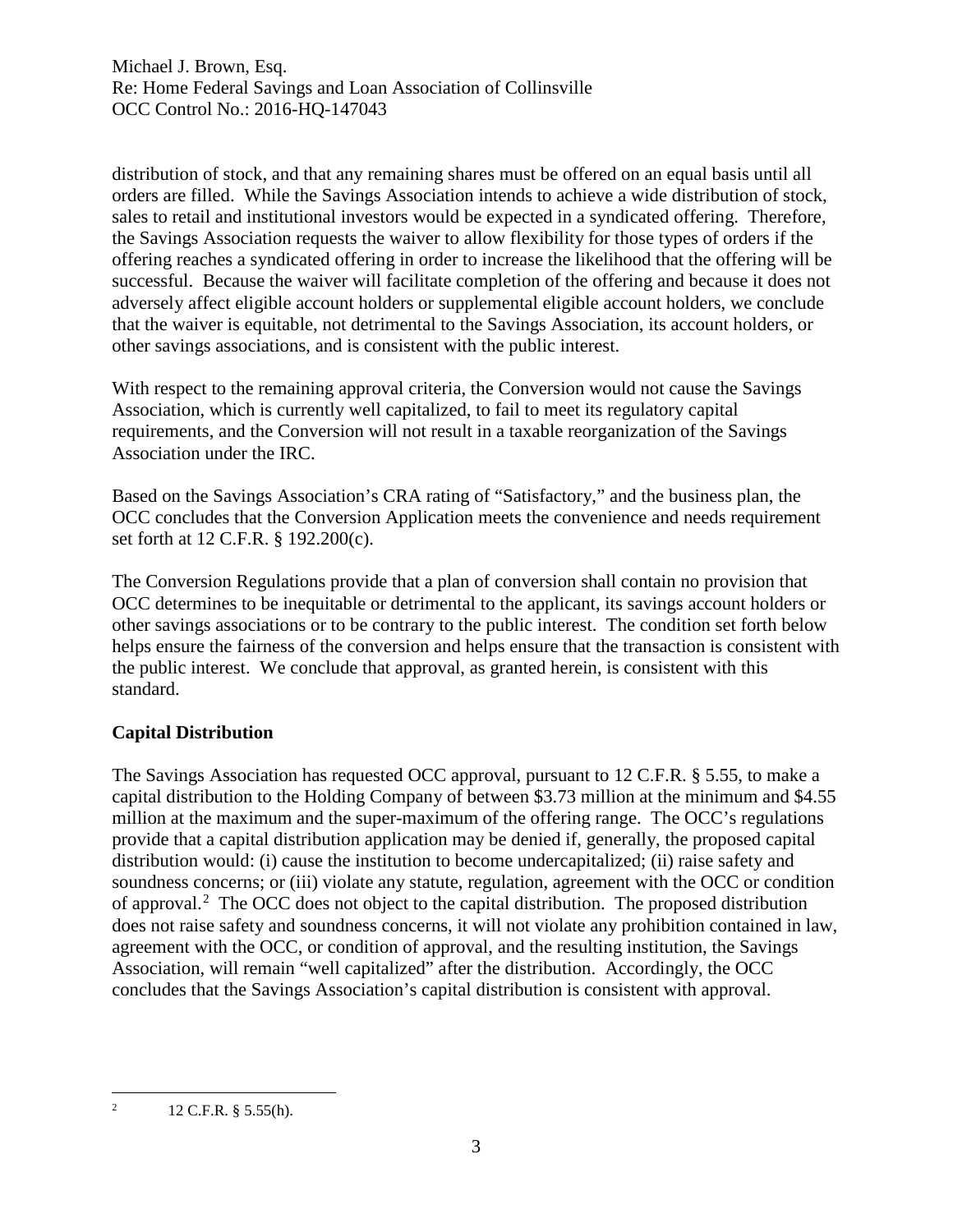Michael J. Brown, Esq. Re: Home Federal Savings and Loan Association of Collinsville OCC Control No.: 2016-HQ-147043

#### **Establishment of Stock Information Center**

The Savings Association also requests OCC non-objection, pursuant to 12 C.F.R. § 163.76, to establish a stock information center in designated areas of the Savings Association's offices for the purpose of selling conversion stock offered by the Holding Company. At the stock information center, the Savings Association's customers will be able to subscribe for conversion shares, obtain offering materials and ask questions related to the offering.

OCC regulations, pursuant to 12 C.F.R. § 163.76, state that the sale of conversion stock at an office of a Federal savings association is permissible, subject to certain criteria. The regulation specifies that an institution may establish the stock center provided; (i) the OCC does not object on supervisory grounds; (ii) non-registered bank or affiliate employees do not receive commissions, bonuses or other form of compensation in connection with the sale of securities; (iii) bank tellers do not participate in the stock sale process; (iv) the offering activity is restricted to a designated area; (v) offers and sales are made by regular, full-time employees or by securities personnel subject to supervision by a registered broker-dealer; (vi) purchasing customers must acknowledge that the securities are not an insured deposit; (vii) the securities include a legend to state they are uninsured; and (viii) the institution will meet its capital requirements following completion of the offering.

Raymond James & Associates, Inc. (Raymond James), the Savings Association's financial advisor, will manage the stock information center. Raymond James will employ and supervise all staff. Investment advice and assistance in completing stock order forms will only be provided by employees of Raymond James. Savings Association employees may provide ministerial administrative support such as depositing checks or delivering documents. The materials demonstrate that the offer and sale of securities will comply with the requirements in 12 C.F.R. § 163.76. Accordingly, the OCC does not object to the establishment of the stock information center.

#### **Loan to the Employee Stock Ownership Plan**

The Savings Association also requests OCC non-objection for the Holding Company to loan funds to the Savings Association's Employee Stock Ownership Plan (ESOP) so that the ESOP may purchase up to eight percent of the stock in the conversion offering. The OCC has reviewed the proposed loan from the Holding Company to the ESOP and does not object to the loan.<sup>[3](#page-3-0)</sup>

#### **Section 1818(b) Condition**

The approval of the Conversion Application is subject to the following condition:

<span id="page-3-0"></span><sup>&</sup>lt;sup>3</sup> The Holding Company also requested the non-objection of the Federal Reserve Bank of St. Louis (Federal Reserve) to loan funds to the ESOP.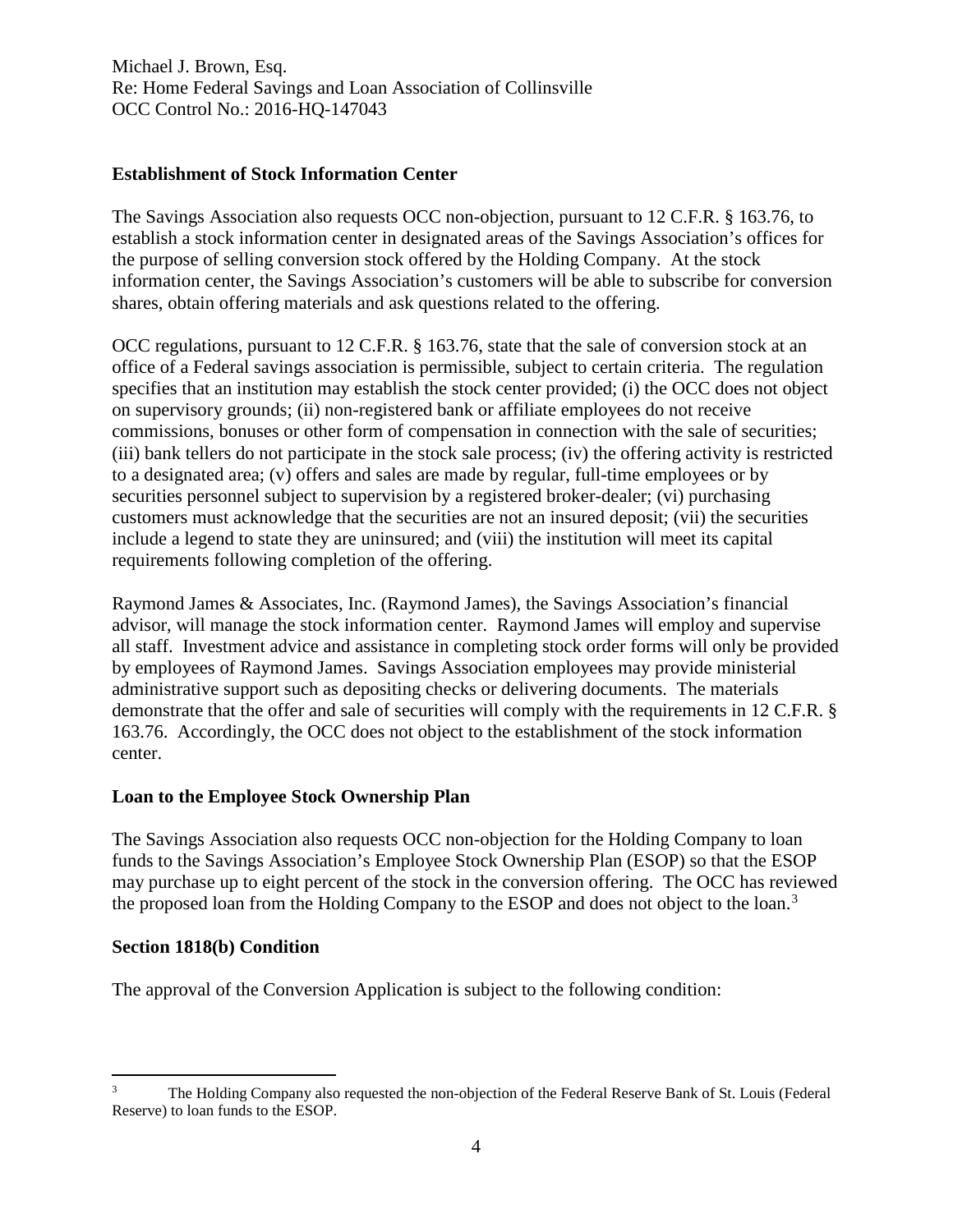No later than three (3) business days after consummation of the Conversion, the Savings Association shall enter into a written Operating Agreement with the OCC on terms and conditions acceptable to the OCC. The Savings Association shall thereafter implement and adhere to the terms of the Operating Agreement.

The condition of this approval is a condition "imposed in writing by a Federal banking agency in connection with any action on any application, notice, or other request" within the meaning of 12 U.S.C. § 1818. As such, the condition is enforceable under 12 U.S.C. § 1818.

## **Consummation Requirements**

The approvals and non-objection set forth herein are granted based on our understanding that other regulatory approvals, non-objections or waivers with respect to the proposed transaction will have been received prior to consummation of the transactions. Please submit the following information to the attention of the Senior Licensing Analyst in Washington D.C.:

- Prior to consummation of the Conversion, submit copies of all related regulatory approvals not previously submitted;
- On the business day prior to the date of consummation of the proposed transaction, the chief financial officer of the Savings Association must certify in writing to the OCC that no material adverse changes have occurred with respect to the financial condition or operation of the Savings Association as disclosed in the applications. If additional information having a material adverse bearing on any feature of the applications is brought to the attention of the Savings Association, or OCC since the date of the financial statements submitted with the applications, the transaction must not be consummated unless the information is presented to the Deputy Comptroller for Licensing (Deputy Comptroller), and the Deputy Comptroller provides written non-objection to the consummation of the transaction;
- Promptly after the completion of the sale of all the shares of capital stock to be sold in connection with the Conversion, the Savings Association must submit to the OCC: (a) a certification by the Savings Association's chief executive officer stating that all the shares proposed to be sold have been sold, the price at which they were sold, and the date of completion of the offering; (b) executed copies of the Savings Association's federal stock charter, the appropriate form of bylaws as prescribed by 12 C.F.R. § 5.22 and as approved herein, and a certification by the Savings Association's secretary that the copies are in conformity with the proposal of the board of directors adopted by the Savings Association's members; and (c) a statement by the Savings Association's independent appraiser that, to the best of his/her knowledge and judgment, nothing of a material nature has occurred (taking into account all of the relevant factors including those which would be involved in a change in the maximum subscription price) which would cause